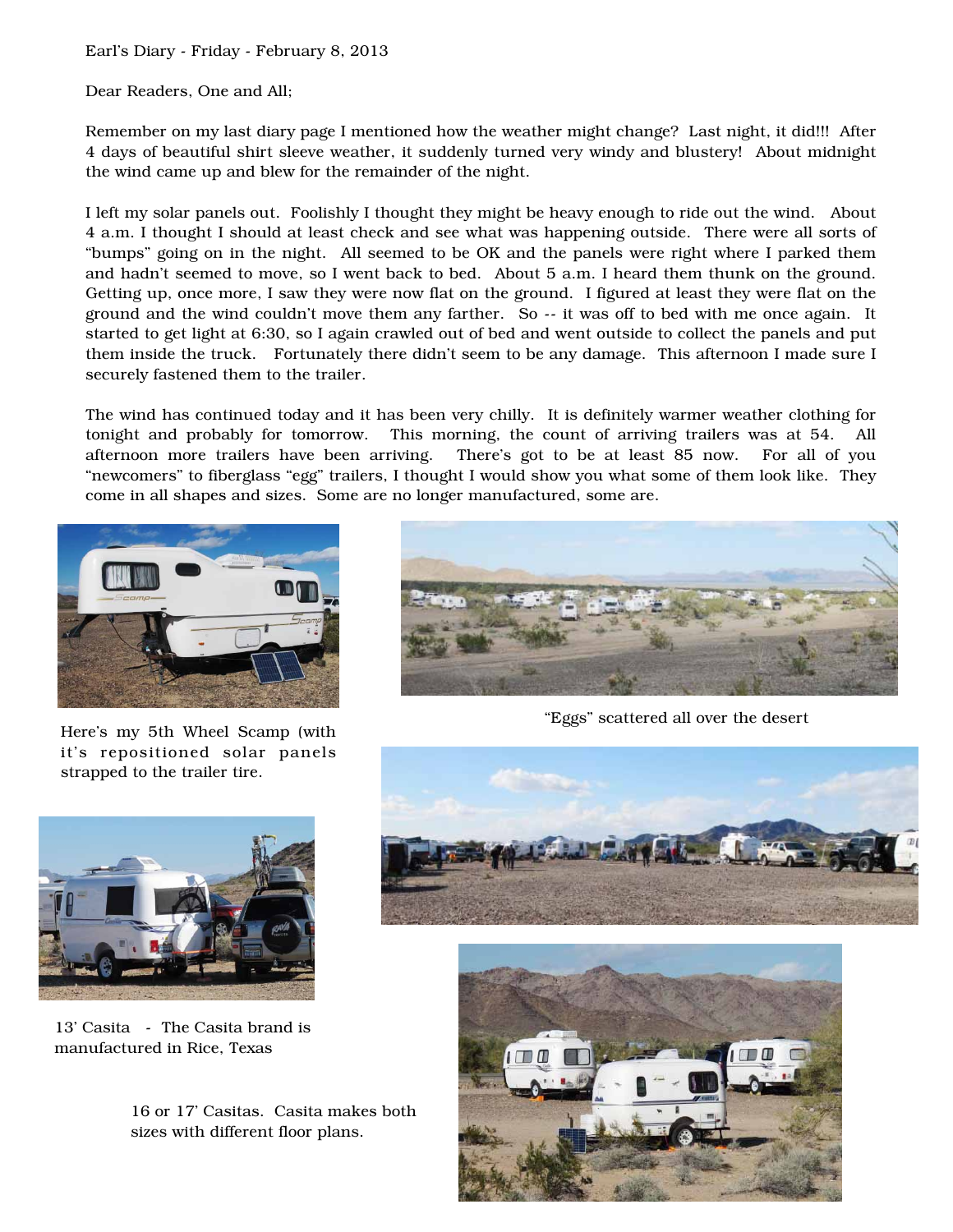

16' Scamp



Bigfoot - One of the largest molded fiberglass trailers. They are about 6" wider than other brands, and have duel axles. One of the age old questions: If you one, it's a Bigfoot. If you have two or more, is it Bigfoots OR Bigfeet? I know we discussed this topic last year without coming to any conclusion!



13' Scamp - The Scamp brand is manufactured in Backus, Minnesota



Boler - 13', no longer made



Burro - No longer made. Some people Burro - No longer made. Some people<br>like to get these to restore.<br>is manufactured in Canada



is manufactured in Canada.